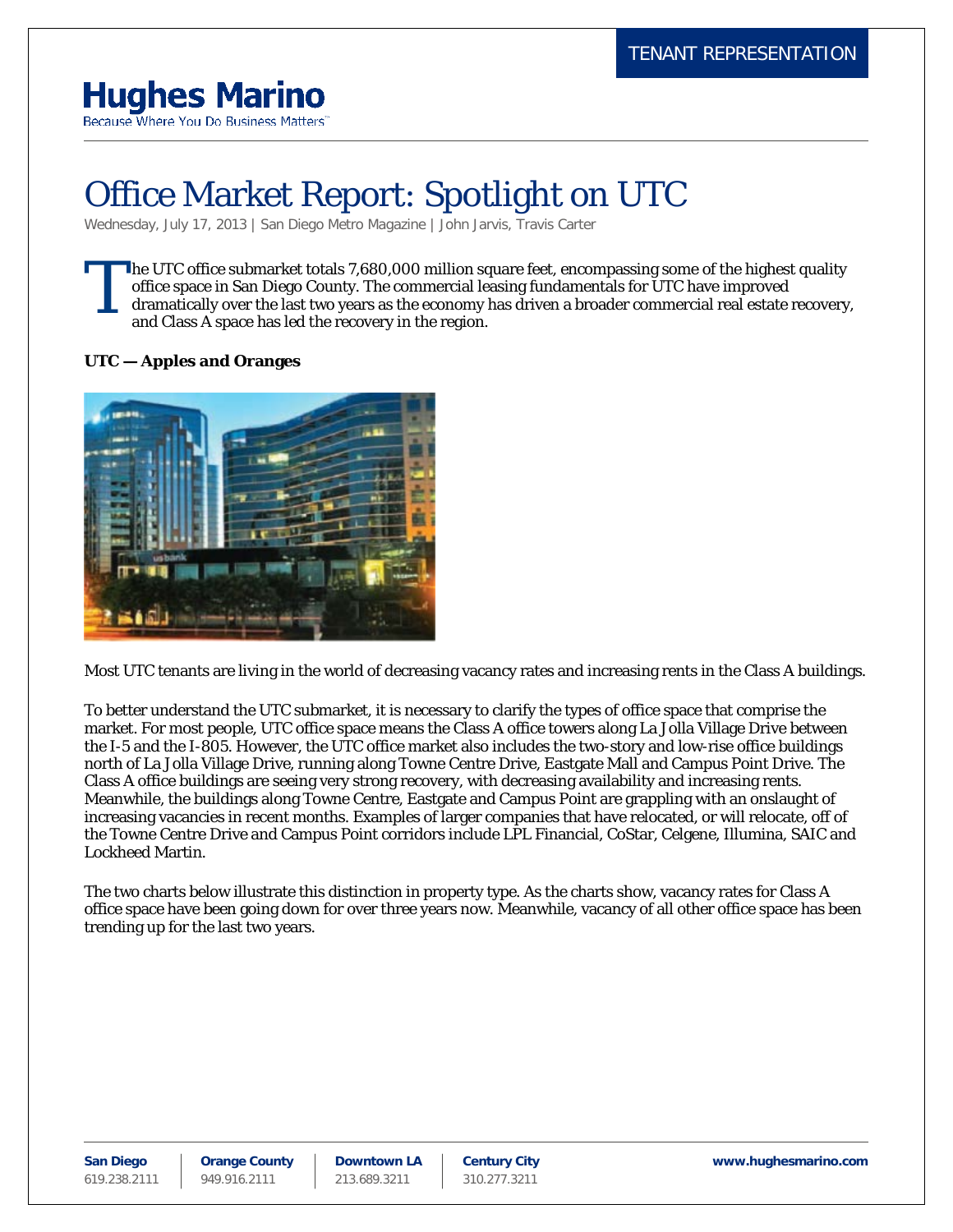# **Hughes Marino**

Because Where You Do Business Matters"

## **Strong Market? Weak Market? It Depends.**



**Vacant Space- UTC Office, excluding Class A** 



### **Bigger Deals, Better Deals**

It is also interesting to note that well over half of the companies in UTC occupy less than 5,000 square feet, and the vast majority of the office vacancies in the Class A towers along La Jolla Village Drive are for less than 10,000 square feet. The Class A office buildings cater to these smaller tenants, while the two story and low-rise office properties tend to have larger floorplates and are suitable for larger tenants and corporate headquarter office locations. While the recent increase in the number of larger vacancies off of La Jolla Village Drive will make a

| <b>San Diego</b> | <b>Orange County</b> | <b>Downtown LA</b> | <b>Century City</b> | www.hughesmarino.com |
|------------------|----------------------|--------------------|---------------------|----------------------|
| 619.238.2111     | 949.916.2111         | 213.689.3211       | 310.277.3211        |                      |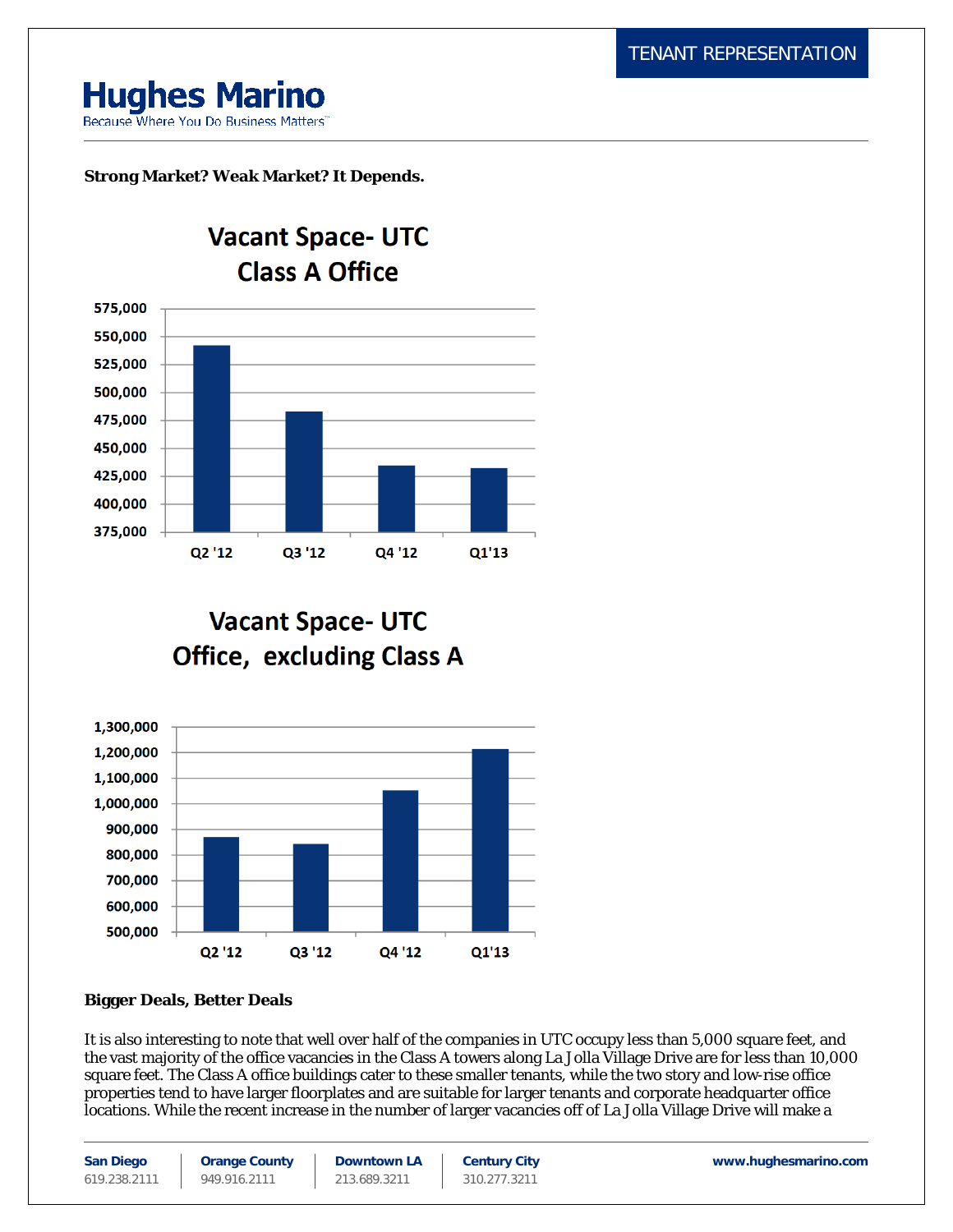# **Hughes Marino** Because Where You Do Business Matters'

significant impact on broad market statistics, the reality is that most UTC tenants are living in the world of decreasing vacancy rates and increasing rents in the Class A buildings.

# **Tenant Spaces Available by Square Footage - UTC**



### **The Irvine Effect**

The Irvine Company is by far the largest landlord in UTC, owning 44% of the total office space and approximately 60% of the Class A building market. Irvine originally owned just the two building La Jolla Gateway office project built in 1985. Over the next two decades, Irvine continued to buy and build additional office properties throughout the submarket. Milton Bradley would be proud, as Don Bren sought to control that corner of the San Diego game board, but raising rents and building hotels would have to wait. The 2008 financial crisis and resulting weak economy forced Irvine to dramatically lower rents in order to stimulate leasing activity. From 2009 to 2011, UTC office rents were cheaper than nearby Sorrento Mesa and Del Mar Heights, and tenants responded by migrating to Class A space "on sale" in UTC. As a result of this influx of tenants, and buoyed by the economic recovery, The Irvine Company is now seeing increased occupancy in their Class A buildings and they have been quick to respond with increasing rental rates. Of note, Irvine is achieving 4.5% annual rent increases, and for the most part, the virtual elimination of free rent offerings. With occupancy rates now at 91% and climbing in the Class A buildings, we expect this trend of increasing rates in the Class A buildings to continue for the foreseeable future.

**San Diego** 619.238.2111